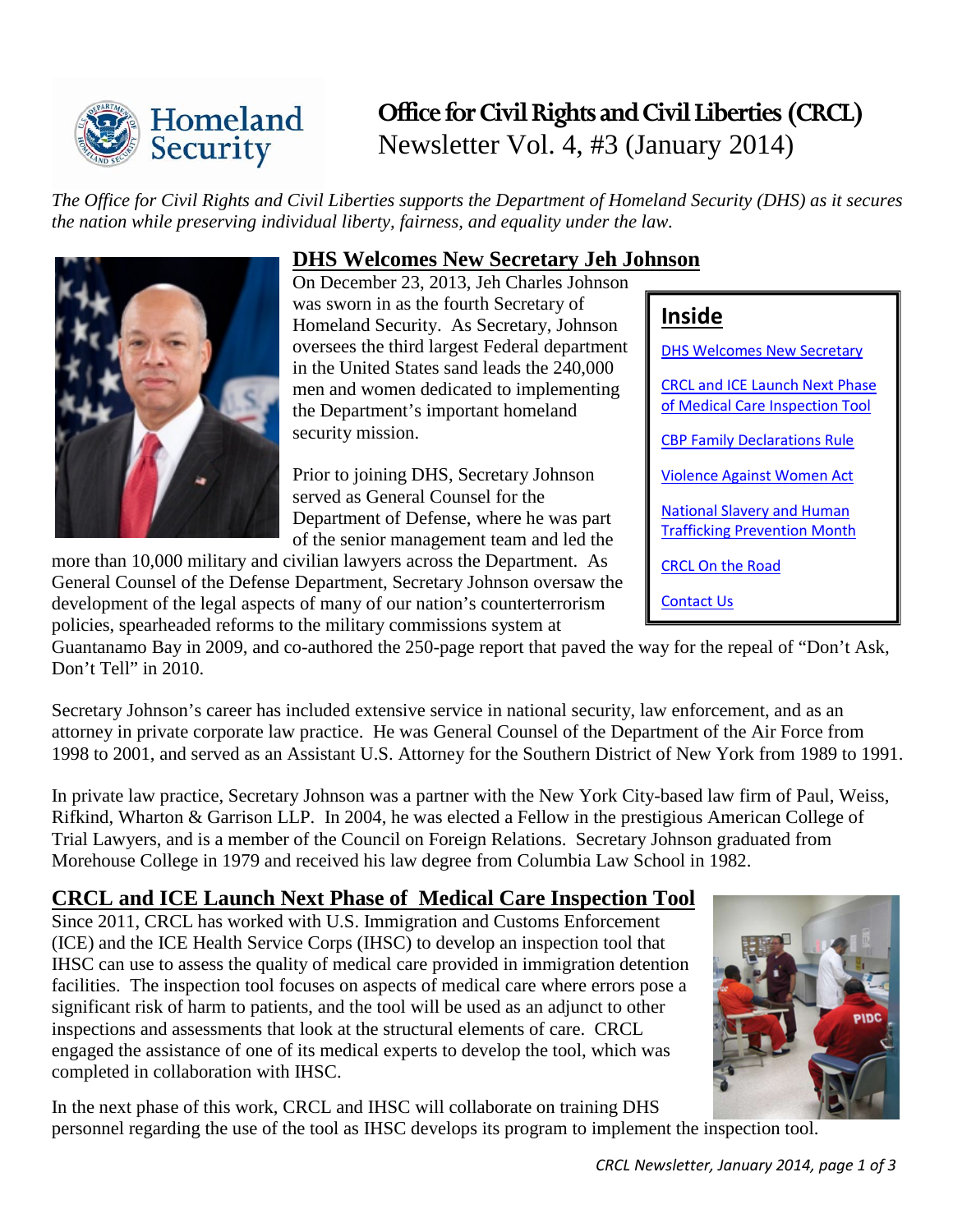### <span id="page-1-0"></span>**CBP Announces Revised Family Declarations Rule**

U.S. Customs and Border Protection (CBP) is committed to securing our borders and facilitating lawful international trade and travel. In keeping with its mission, [CBP recently broadened its definition of "members of](http://www.cbp.gov/xp/cgov/travel/clearing/expand_filing.xml)  [a family residing in one household,"](http://www.cbp.gov/xp/cgov/travel/clearing/expand_filing.xml) to more accurately reflect relationships for U.S. citizens, residents, and international visitors who are traveling together as a family. The expansion of the term will include long-term same-sex couples and other domestic relationships which would allow more returning U.S. citizens, residents, and international visitors to file a joint customs declaration for items acquired abroad. Read more at: [www.cbp.gov/travel.](http://www.cbp.gov/travel)

### <span id="page-1-1"></span>**Violence Against Women Act Guidance**

DHS has released a new policy reaffirming its commitment to ensuring full compliance with the Violence [Against Women Act \(VAWA\),](http://www.dhs.gov/sites/default/files/publications/implementation-of-section-%201367-%20information-provisions-directive-002-02.pdf) specifically concerning the confidentiality provisions under 8 U.S.C. § 1367 of the Act, which recently was amended to provide an exception to the disclosure of information to national security officials who have access to protected information regarding VAWA, T, and U visa petitioners and applicants. This policy sets forth Department-wide guidance that builds consensus on how to address the confidentiality provisions of §1367, coordinates efforts to administer laws preventing violence against women, and implements best practices across DHS Components.

In addition to the new policy, DHS launched the Council to Combat Violence Against Women in March 2013. The Council serves as a forum to coordinate Department-wide efforts to combat violence against women and ensure the effective administration of laws preventing the violence. Through this Council, CRCL will work with Components to implement mandatory training for DHS personnel that regularly interface with the issue of §1367 confidentiality, including CBP, ICE, and U.S. Citizenship and Immigration Services (USCIS). For more information about the Department's efforts to combat violence against women or the DHS Council to Combat Violence Against Women, contact [VAWA@hq.dhs.gov.](mailto:VAWA@hq.dhs.gov)

## <span id="page-1-2"></span>**January is Slavery and Human Trafficking Prevention Month**



Every year, [millions of men, women, and children are trafficked for sexual or labor exploitation worldwide,](http://www.whitehouse.gov/the-press-office/2013/12/31/presidential-proclamation-national-slavery-and-human-trafficking-prevent) including the United States. Through the [Blue Campaign,](http://www.dhs.gov/blue-campaign) DHS Components combine their efforts to effectively combat human trafficking through enhanced [public awareness,](http://www.dhs.gov/blue-campaign-materials-catalog) [training,](http://www.dhs.gov/human-trafficking-awareness-training) [victim assistance,](http://www.dhs.gov/human-trafficking-victim-assistance-program) and law enforcement investigations. By expanding our collaboration within the Department, as well as among domestic and international governments, law enforcement, non-governmental organizations, and the private sector, DHS is helping to protect victims from being trafficked both within the United States and around the world.

DHS Components work across their missions to combat human trafficking every day. [ICE](http://www.ice.gov/human-trafficking/) investigates both international and domestic human trafficking cases. [USCIS](http://www.uscis.gov/humanitarian/victims-human-trafficking-other-crimes) provides immigration relief to trafficking victims. The [Federal Law Enforcement Training Center](http://www.fletc.gov/) provides training to law enforcement professionals on how to identify indicators of human trafficking and how to conduct human trafficking investigations. [CBP](http://www.cbp.gov/xp/cgov/border_security/human_trafficking/overview.xml%23ActionsCBPIsTakingToEnforceTVPA) is in a unique position to detect trafficking on our borders, as are [U.S. Coast Guard](http://www.uscg.mil/) on the high seas, the [Transportation Security](http://www.tsa.gov/)  [Administration](http://www.tsa.gov/) in airports, and [Federal Emergency Management Agency](http://www.fema.gov/) in disaster areas.

This January, Deputy Secretary Mayorkas participated in an interagency Human Trafficking Survivor Forum at the White House. During this event, the Administration released the [Federal Strategic Action Plan on Services](http://www.ovc.gov/pubs/FederalHumanTraffickingStrategicPlan.pdf)  [for Victims of Human Trafficking in the United States,](http://www.ovc.gov/pubs/FederalHumanTraffickingStrategicPlan.pdf) recommitting their efforts to continue the fight to stop human trafficking and aid victims of this heinous crime.